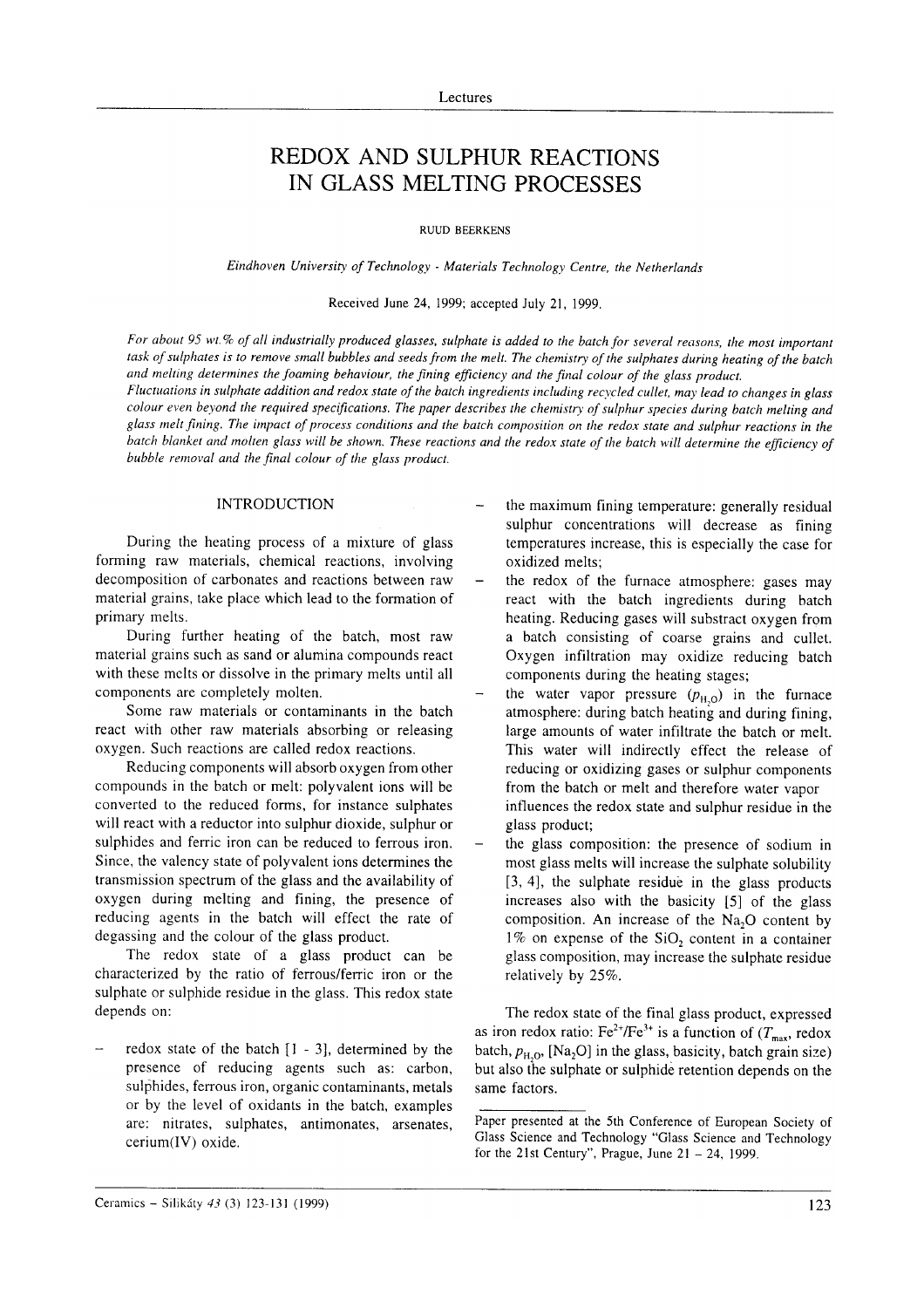This paper will describe laboratory tests for investigating the sulphate and redox chemistry during batch melting and fining of the melts, using glass melt oxygen (equilibrium) pressure sensoring, evolved gas analysis (CO,  $O_2$ ,  $SO_2$ ,  $S_2$ , release) and the analysis of residual sulphur in the glass after melting at different 'conditions.

# THEORETICAL BACKGROUND ON SULPHATE CHEMISTRY IN GLASS MELTING OPERATIONS

Sulphur, most often in the most oxidized form as sulphate, is added on purpose to the raw materials to aid the removal of dissolved gases and small seeds from the glass melt or to oxidize the melt. Addition of sodium sulphate to a glass forming batch enhances melting kinetics also by the formation of early melting phases in the batch blanket with a low surface tension, this low surface tension will improve the wetting of the silica sands by the early formed agressive melts.

In some glasses, a certain level of sulphate retention is required also, because it is expected for instance to reduce the breakage frequency of glass fibers during drawing.

In amber glass, sulphide is necessary to form together with the most oxidized form of iron:  $Fe<sup>3+</sup>$ , the iron(III) sulphide, amber chromophore:  $Fe<sup>3+</sup>-S<sup>2</sup>$ , absorbing light predominantly at wavelengths of about <sup>410</sup>- 420 nanometer [6] and giving the glass the typical amber-brown color.

Sulphates are added as sodium sulphate, calcium sulphate or filter dusts originating from flue gas filters, located downstream scrubbers. Sulphur compounds such as  $SO<sub>2</sub>$  and  $SO<sub>3</sub>$  in the flue gases are absorbed by soda or lime based powders injected in these scrubbers. The filter dusts contain among other components, sulphates such as sodium and/or calcium sulphates. But in some cases, sulphur compounds are impurities in the raw materials or sulphur is added as sulphide in the form of blast furnace slags (from iron / steel production) or as pyrite.

A very small amount of sulphate added to the batch will react with the sand grains forming sodium silicates and SO, gas at temperature levels of 800 - 1000 "C.

At very oxidizing conditions the rest of the added sulphate is very stable until very high temperatures have been reached. For instance, without any reducing component in a soda-lime silica batch (similar to tableware, or oxidized float glass or very oxidized flint glass batches) in air-fuel fired glass furnaces, thermal sulphate decomposition at initial  $SO_1$  levels < 0.5 wt.% starts only at temperatures above 1450 °C. Higher water vapor pressures as encountered with oxygen firing, will decrease the sulphate decomposition onset temperature by about 30 - 50  $^{\circ}$ C when melting these oxidized batches.

Batches containing reducing components, such as carbon compounds, ferrous iron  $(Fe<sup>2+</sup>)$ , organic contaminants, sulphide containing slags and sulphides will release much more gaseous sulphur components in the temperature range of 900 - 1400 "C. In the vicinity of reducing components, sulphur can be present not only as a sulphate in the  $S^{6+}$ -state but also as  $S^{4+}$  (SO<sub>2</sub>),  $S^{0}$  (S<sub>2</sub>) or  $S^2$ , (sulphide). However, the sulphur is only stable in the batch and melt as sulphide or sulphate. In mildly reduced batches using ferrous iron or carbon compounds as reductors, a large part of sulphates will form SO, gas during heating of the batch blanket. The residual sulphate level in the glass will decrease by lowering the oxidation state of the batch till very strong reducing conditions are met. Then, at sufficiently reducing circumstances, the redox state allows the formation of stable sulphides in the melt which will lead to an increase of sulphur retention (as sulphide) and in the presence of some residual fenic iron, the amber chromophore will be formed in the glass during cooling [7].

Organic components added to the batch, for instance present as contamination in the recycled cullet, will partly evaporate or will be oxidized by oxygen in the batch pores or by oxygen infiltrating the batch. However, part of the organic material may form coal. Carbon compounds such as coke or activated carbon, directly added to the batch or obtained by the char formation of the organic contaminants partly reacts with CO, to form CO, this reaction is called the Boudouard reaction.

During the carbonate decomposition,  $CO<sub>2</sub>$  gas is released from the batch blanket. According to the Boudouard reaction mechanism this CO, gas partly reacts with:

- a) carbon added to the batch [8] or
- b) carbon formed by char formation from organic contaminants in the cullet:

$$
C + CO_2 \longrightarrow 2 CO \tag{1}
$$

Figure I shows the release of gases during the heating of a soda lime silica batch containing sulphates and carbon.

The carbonate decomposition starts at about 600  $^{\circ}$ C and this reaction is accompanied by the Boudouard reaction forming CO till 900 'C. SO, formation starts at  $\pm$  950 °C: different stages of SO, release till 1300 °C can be observed from figure l.

Carbon in a meltine batch can lead to reactions as:

$$
C + Fe2O3 \longrightarrow 2FeO + CO
$$
 (2)

$$
C + SO42 \xrightarrow{\qquad} CO + SO2 + O2
$$
 (3)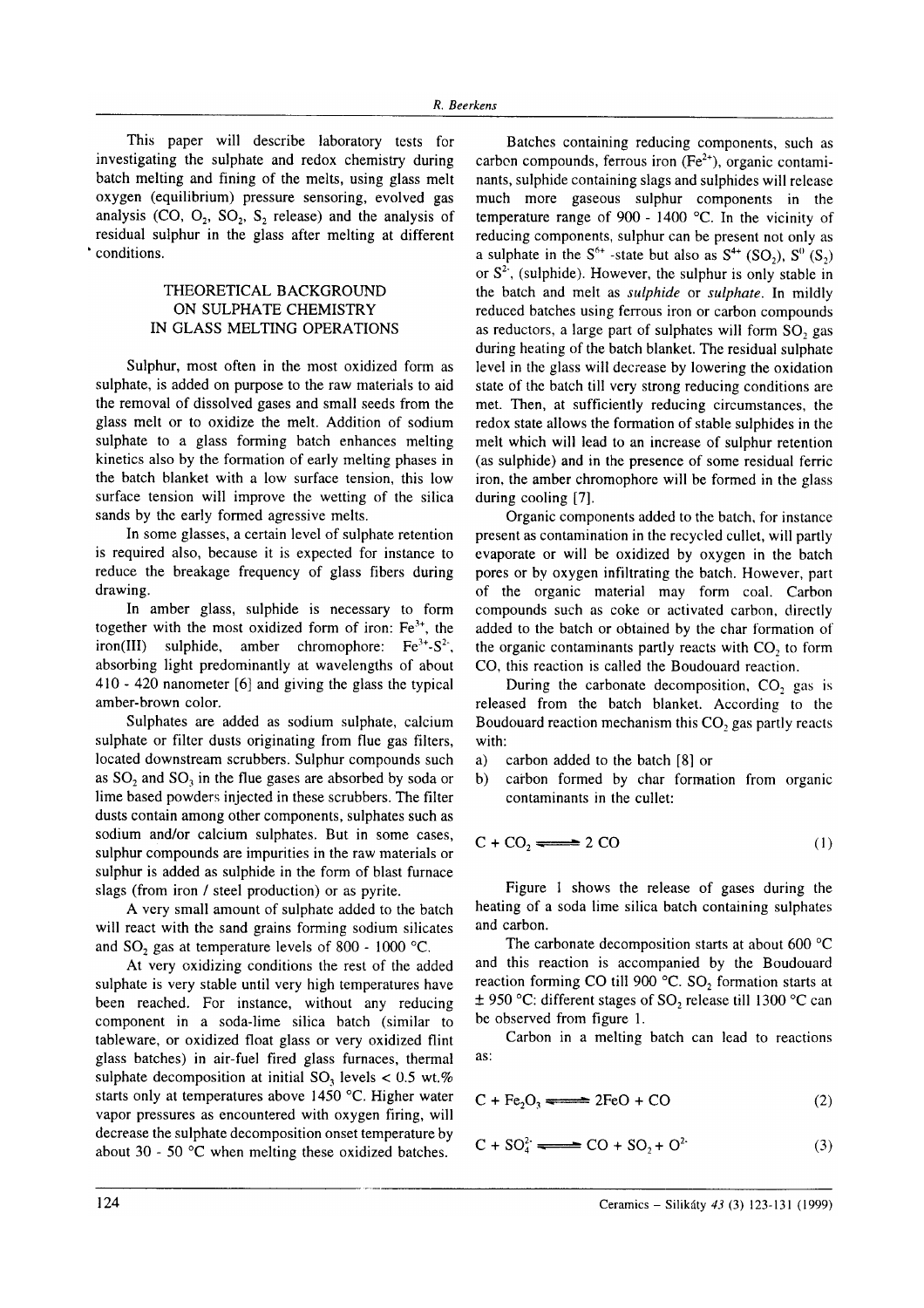$$
6C + 2SO_4^2 \xrightarrow{\qquad \qquad } 6CO + S_2 + 2O^2 \tag{4}
$$

$$
4C + SO42 \xrightarrow{ } 4CO + S2
$$
 (5)

Similar reactions with CO can take place, in the case that CO is not directly released from the batch blanket. CO is often present in the gas bubbles in the batch blanket.

The presence of sulphide in very reduced glasses is the consequence of reaction 5.

Reactions (3-5) take place at temperature levels of 900 - 1050 °C. The first part of the  $SO_2$  emission curve in figure I is caused by reaction (3) or a reaction between CO and  $SO_4^2$ .



Figure l. Gas release during the heating of a soda-lime silica batch containing sand, soda, limestone, 1 wt.% sodium sulphate and 0.2 wt.% carbon compounds.

The reactivity of the carbon compounds and temperature range at which the carbon compounds will react depends on the sizes of the powder particles and the crystalline structure of the carbon compounds. More than 50 % of the carbon compounds may react with  $CO<sub>2</sub>$ , to form CO at temperatures of  $600 - 950$  °C, the directly released CO will hardly effect the redox state of the batch melt. CO in closed pores in the batch blanket reacts with sulphates and leads to  $SO_2$  or even  $S_2$ , formation. Barton and Chopinet [2] demonstrated that the redox state and sulphate retention in the final glass depends on the size of the carbon powder: the addition of a finer coke powder instead of a coarse powder caused a lower sulphate retention and a higher ferrous iron level in the final glass.

Sulphate reacting with carbon compounds, at <sup>a</sup> sufficiently strong reducing power of the added carbon in the temperature range between 800 - 1000  $^{\circ}$ C, will lead to the formation of sulphides - reaction (5). As stated

before, also the organic contaminants in the raw materials, but especially in the recycled external cullet, may form coal or coke, which reduces the batch. Depending on the level of sulphate reduction, the sulphate/sulphide ratio can change from very large values to very low numbers.

At moderately reducing conditions and further heating, all formed sulphides will react with the excess of sulphates still present in the fresh melt. The sulphides consume not only sulphates but also dissolved oxygen present in the batch or melt or converts ferric iron into ferrous iron. The  $Fe^{2+}$ -level will increase and the oxygen equilibrium pressure will decrease at increasing sulphide levels.

The sulphate-sulphide reaction rate depends on the mixing of the sulphate and sulphide rich parts of the melt at temperature levels of  $1000 - 1300$  °C. Above this temperature range, only sulphate is left but at a low concentration level.

Addition of even more carbon compounds leads to the formation of larger amounts of sulphide in the batch melt, finally reacting in the mixing melt with the residual sulphate. Then sulphate retention will decrease further. During this reaction in glass melts at a viscosity of about 50 - 200 Pas, large amounts of SO<sub>2</sub> gas (or even  $S_2$ ) gas can be formed which can produce a foam in a rather high viscous molten glass.

At a certain level of carbon (or other reductors) addition, a surplus of sulphides are formed between 700 - 1000  $\degree$ C and during further heating and mixing of the sulphide rich melt with sulphate rich parts, all the sulphate will be reacting away and only sulphides will remain.

For soda lime glass batches, a sulphide excess relative to sulphate in the melt can be obtained at such strong reducing conditions that more than 70  $\%$  of the iron is available in the fenous state. The residual ferric iron forms iron(III) sulphides in the glass, this complex is responsible for the amber colouring.

Thus, very oxidized melts need very high temperatures for the onset of sulphate decomposition required for the release of fining gases  $(SO_2, S)$ , and  $O_2$ ), consequently the sulphate retention will be very high  $(> 0.15 \text{ wt.} \% \text{ SO}_3)$  after melting at normal temperatures. For reduced melts, most of the sulphates will react between 900 - 1300 'C (first with carbon or CO gas later with the intermediate sulphide) releasing  $SO_2$  or  $S_2$  gas: the sulphur retention will be very low (0.03 - 0.08 wt.%)  $SO<sub>3</sub>$ ). In very reduced melt, after reactions of sulphides with sulphates, forming  $S_2$  and  $SO_2$  up to 1300 °C, the remaining sulphur will be dissolved as very stable sulphides and the sulphur retention can be rather high  $(0.05 - 0.15 \text{ wt.}\% \text{ SO}_3 \text{ in the form of } S^2)$ . At these conditions, the Fe<sup>3+</sup> -S<sup>2</sup> complex will be formed during cooling [7].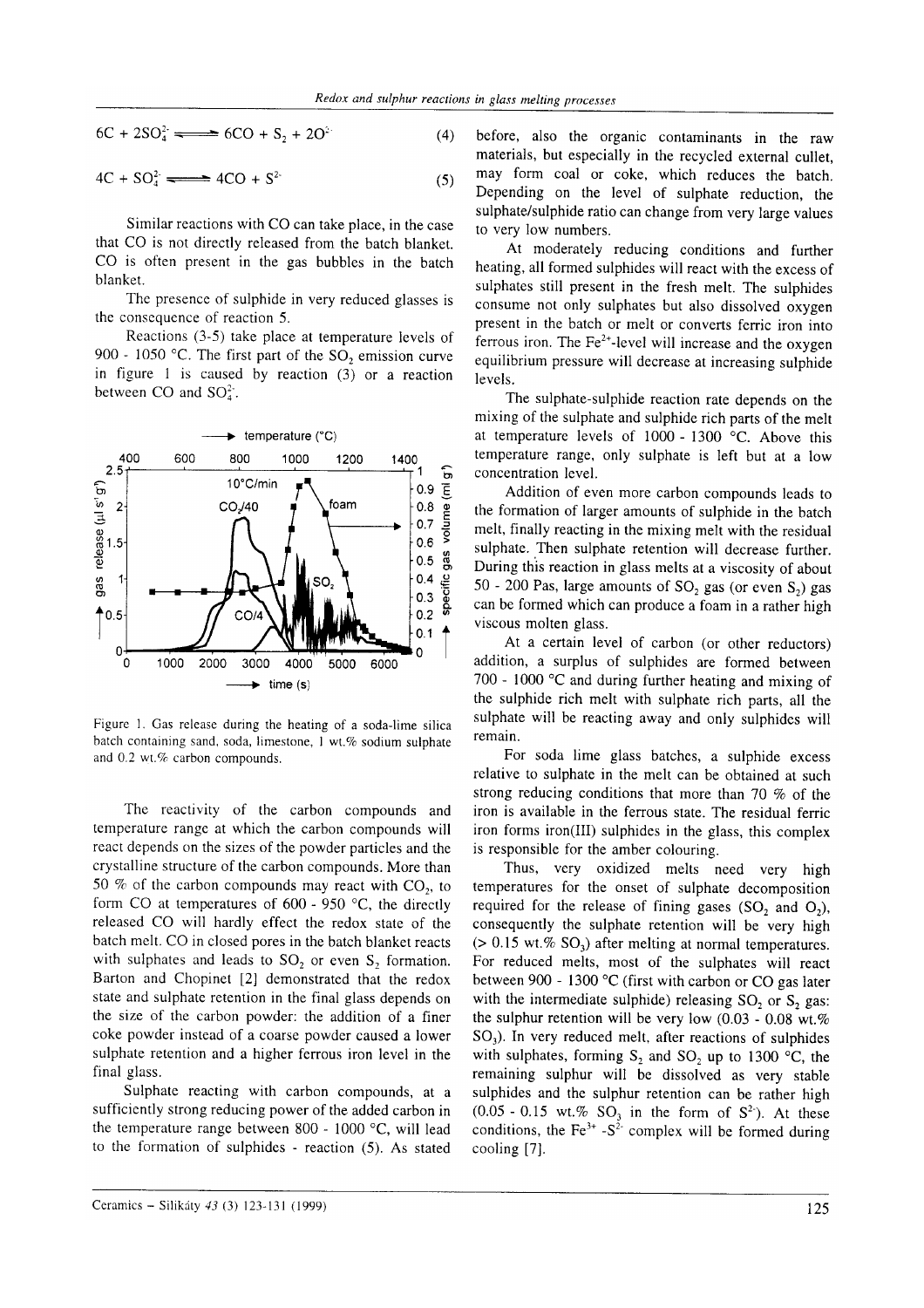# OXYGEN PRESSURE IN MELT

After the main melting stages which are almost completed at 1100 - 1200 "C for a soda-lime-silica batch, the equilibrium oxygen vapor pressure of the dissolved oxygen in the melts have been measured in our laboratory using the Rapidox sensors [9]. Due to the release of oxygen at increasing temperatures, by the reduction of ferric iron or sulphate into respectively ferrous iron and SO, or the formation of sulphur and sulphide, the level of dissolved oxygen in the melt increases.

For almost all batches one can find an increasing oxygen equilibrium pressure (often called  $p_{0}$ ) at increasing temperature regardless of the redox state. However, the measured  $p_{0}$ -level at one temperature depends very much on redox<sup>'</sup>state of the prepared batch. Figure 2 shows measured  $p_0$ ,-values for soda-lime-silica melts containing  $0.045$  mol.% iron oxides, adding 1.0 wt.% sodium sulphate and different levels of carbon compounds (active carbon powder, grain sizes < <sup>5</sup> micrometer) to the 600 - 700 gram batches. The oxygen equilibrium pressure values were measured between 1200-1400 °C in a laboratory furnace. The crucible filled with batch is directly inserted in the furnace preheated at 1100 °C. The atmosphere is air with  $1 - 2$  volume % water vapor.



Figure 2. Oxygen equilibrium pressures measured with Rapidox sensors in melts prepared from batches with different active coal levels.

Raw materials - pure sand, pure soda and pure limestone and 0.045 mol.% Fe<sub>2</sub>O<sub>3</sub> and 0 till 0.4 mol.% SO<sub>3</sub>; coal size - 30  $\mu$ m; Glass - SiO<sub>2</sub>-Na<sub>2</sub>O-CaO 73.0-16-10.6 mol.%

In this case, a small increase from  $0.39$  wt.% active coal addition to 0.42 wt.% coal, leads to a sudden drop in the oxygen equilibrium pressures measured in the melt. The colour changes from bluish green to light brown and the absorption at 415 nm increases suddenly by this small increment in active coal addition. The reducing effect of the cokes depends on heating rate, type of cokes and size of batch and coke grains.

The slope of the log  $p_{0}$ , versus temperature curve changes also, the slope for the curves with coal addition  $> 0.4$  wt.% is about 35 % smaller than the slope at more oxidizing conditions. This observation indicates that the increased release of oxygen when increasing temperature, is caused by a different reaction for a batch containing more than  $0.4$  wt.% of this carbon, compared to carbon lean batches.

For other coke types or coke grain sizes this effect might also be observed but at lower or higher levels of carbon addition. The heating rate of the batch, the mixing of the batch ingredients and infiltration of gases such as CO or water vapor from the furnace atmosphere will effect the reaction of carbon compounds during heating of the batch and thus it will determine which part of the carbon compounds (or CO) reacts with ferric iron or with the sulphates. Therefore, changes in furnace atmosphere and heating rate can influence the sulphide formation and ferric/ferrous iron ratio during batch heating and melting. This is one of the main reasons for differences encountered when comparing redox states of industrial melts, expressed as  $Fe^{2+}/Fe^{3+}$  ratio in the glass or the equilibrium pressure of dissolved oxygen with observations from laboratory melts, using exactly the same raw materials.

Figure 2 shows that a relatively small increase in carbon compound addition can decrease the  $p_{\text{o}}$ , level with one order of magnitude. Here, the colour of the glass changes from bluish-green to light amber colour which becomes darker at further increasing carbon compound additions. Figure 3 shows the residual sulphur contents in the final glass depending on the  $Fe^{2+}/Fe^{3+}$  ratios for the melts presented in figure 2.

Note the minor influence of the iron content on sulphur retention in figure 3.

The minimum in the sulphur solubility curve is very distinct and this minimum is located at a redox state value at which sulphur is most stable as  $SO_2$ , or  $S_2$ : species which hardly dissolve in the glass melt.

The sulphate retention at the oxidized side for  $Fe^{2+}/Fe<sub>total</sub>$  < 0.65 will decrease when temperature increases or at higher water vapor concentration in the furnace atmosphere. The sulphide retention appears to be less sensitive for temperature.

Figure 4 shows the sudden change in transmission spectra at coal additions between 0.39 and 0.5 wt.% in the batch. Without any iron, the absorption at <sup>420</sup> nanometers is almost zero which is explained by the absence of the iron(Ill)-sulphide chromophor.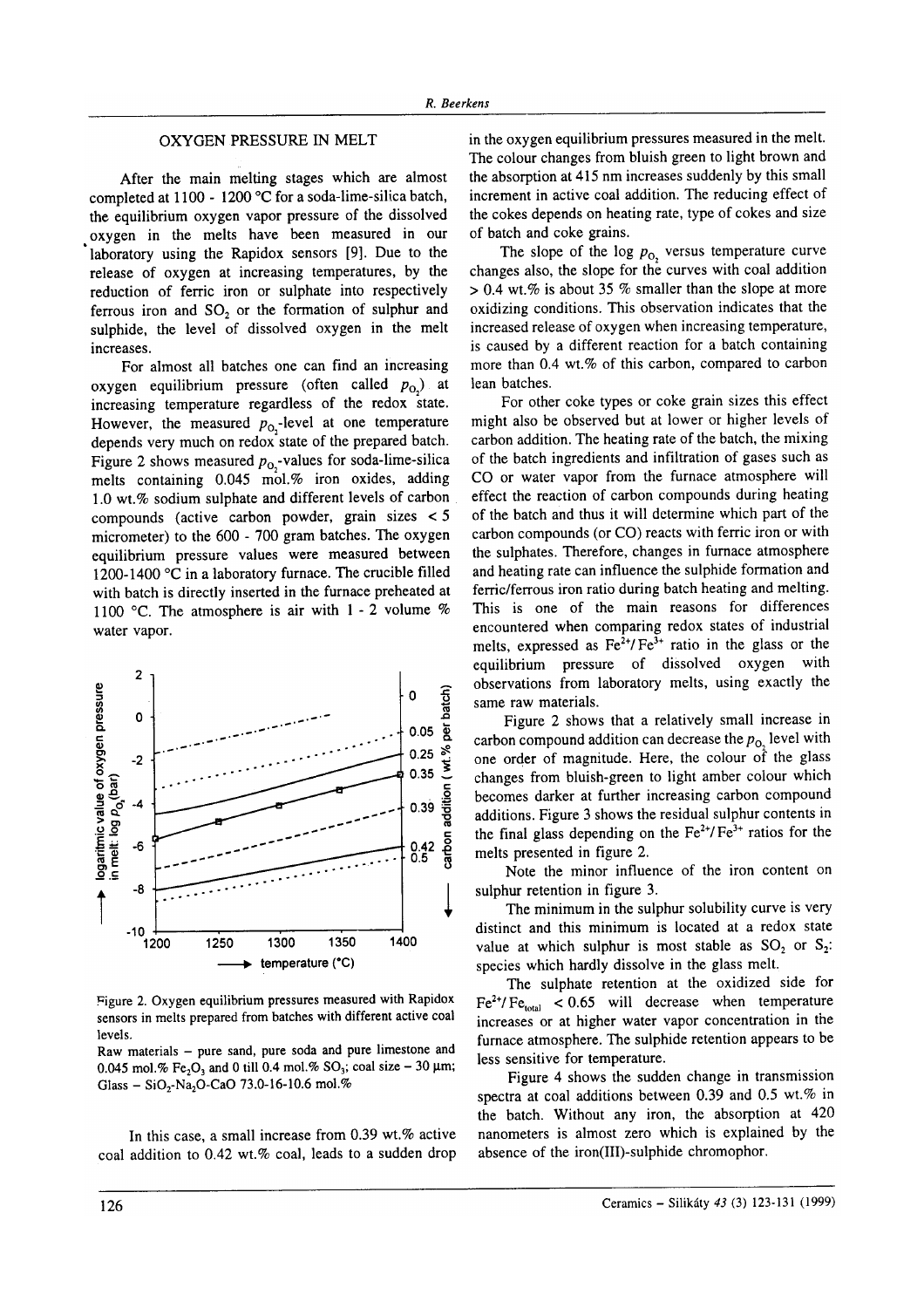

Figure 3. Sulphur retention after melting soda-lime-silica batches with sulphate addition and iron oxides (expressed as  $Fe<sub>2</sub>O<sub>3</sub>$ ) to the batch. Melting in air at a maximum of  $1400$  °C.

Glass - SiO<sub>2</sub>-Na<sub>2</sub>O-CaO 73-16-10.6 mol.% (+ 0-0.4 mol.% SO<sub>3</sub>);  $\blacksquare$  + 0.135 mol.% Fe<sub>2</sub>O<sub>3</sub> in glass,  $\blacklozenge$  + 0.045 mol.% Fe<sub>2</sub>O<sub>3</sub> in glass



Figure 4. Measured transmission spectra of 2 mm thick glass samples prepared from sulphate containing batches and different active coal additions.

 $1 - 0.5$  wt.% coal and no Fe<sub>2</sub>O<sub>2</sub> addition; 2 - blue, 0.39 wt.% cokes and 0.045 mol-% Fe<sub>2</sub>O<sub>3</sub>; 3 - light amber, 0.42 wt.% coal and 0.045 mol.% Fe,  $O_3$ ; 4 - dark amber, 0.5 wt.% coal and 0.045 mol.% Fe<sub>2</sub>O<sub>3</sub>; 5 - dark amber, as 4 but only 50 % of the sulphate addition (curves 4 and 5 are identical)

The absorption at 1050 nanometer caused by the ferrous iron in the glass is similar for glasses prepared from the batches 3, 4 and 5, which leads to the conclusion that the ferrous iron contents in these glasses are probably similar. However, the sulphide levels are very different. The results so far, demonstrated the effect of the batch redox state on the redox state of the glass, on the oxygen equilibrium pressure of the melt, on the colour of an iron containing soda-lime-silica glass and on

the sulphate/sulphide retention. Curves 4 and 5 in figure 4 are exactly the same, thus at these cokes levels, an increase in sulfate addition to the batch hardly caused <sup>a</sup> change in the colour of the glass. But also the maximum applied fining temperature, the oxidation state of furnace atmosphere and the humidity of the atmosphere will determine the final redox state of the glass, thus the colour and sulphate or sulphide retention.

# MAXIMUM MELTING OR FINING TEMPERATURE

Chopinet and Barton [10] found a strong reduction in sulphate retention in oxidized or mildly reduced sodium borosilicate glass melts as temperature increases. However, for more reduced melts at lower  $Fe^{3+}/Fe^{2+}$ values, sulphur retention is only weakly dependent on the melting temperature.

Figure 5 shows the effect of the maximum temperature on the  $\text{Fe}^{2+}/\text{Fe}^{3+}$  ratio determined in the glasses prepared in the laboratory, using pure soda, silica sand and limestone plus 1 wt.% sodium sulphate and  $\pm$  0.1 wt.% (= 0.04 mol.%) Fe<sub>2</sub>O<sub>3</sub> in the batch. Figure 6 presents for the same glasses the sulphur retention depending on temperature. The Simpson number [11] of the batch is rather high  $(> +20)$  for sulphate containing batches without reducing agents, a negative Simpson number corresponds to a batch containing relatively large quantities of coke.

At increasing temperature  $Fe<sub>2</sub>O<sub>3</sub>$  is often converted into FeO, increasing the Fe<sup>2+</sup>/Fe<sub>total</sub> ratio.

The effect of the maximum temperature on sulphate retention is especially important for very oxidized glass compositions, at these conditions the sulphate decomposition:

$$
SO_4^2 \xrightarrow{ } 1/2O_2 + SO_2 + O^2
$$
 (6)

is the most important reaction. This reaction produces oxygen and sulphur dioxide as fining gases and therefore may lead to some re-oxidation of the ferrous  $(Fe^{2+})$  iron.

In mildly reduced glasses, most of the sulphide and sulphate residues still present in the melt after the first melting stages, will react between 900 and 1300 "C by mixing of the sulphide rich parts with the sulphate rich sections of the melt. At 1300 $\degree$ C only sulphate or only sulphide will be left in the melt. At further increasing temperatures the remaining sulphates or the remaining sulphides will hardly react unless very high temperatures are reached. For instance for a soda-lime-silica melt with only  $0.05$  wt.% SO<sub>3</sub> in the sulphate form, temperatures above  $1550$  °C are required to obtain thermal decomposition of this low level of residual sulphate. Thus temperature has only a moderate impact on sulphur retention in such reduced glass melts (redox number: about 0).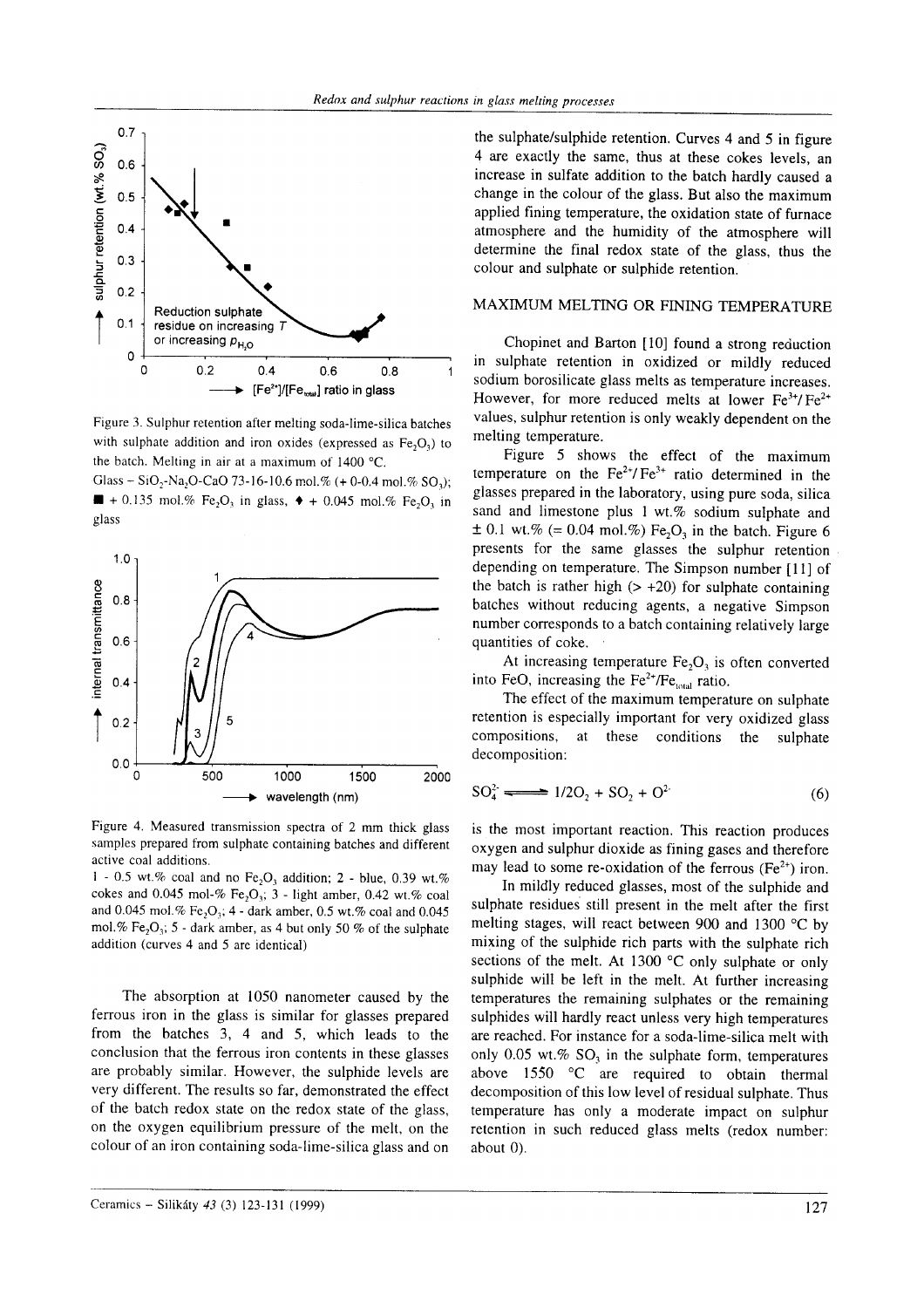

Figure 5. Redox ratio ( $Fe^{2+}/Fe_{total}$ ) in soda lime silica glass depending on Simpson redox number of the batch and on the maximum temperature. Melts prepared in almost dry air. Parameter is the redox number - conditions; Glass - SiO<sub>2</sub>-Na<sub>2</sub>O--CaO 73.9-16-10 mol.%



Figure 6. Sulphur retention in soda lime silica glass depending on redox state of the batch (carbon addition) and on maximum temperature

Melts prepared in almost dry air. Parameter is Simpson number 111. Glass - SiO<sub>2</sub>-Na<sub>2</sub>O-CaO-Fe<sub>2</sub>O<sub>2</sub> 73.9-16-10-0.1 mol.%

 $\bullet$  - oxidized glasses,  $\blacksquare$  - neutral glasses,  $\blacktriangle$  - mildly reduced glasses

### **WATER INFILTRATION**

Results of experimental work [3] show that during the premelting stage, water from the furnace atmosphere is partly absorbed by the first liquid phases. Water can partly react with carbon in the batch at relatively low temperatures, producing CO and hydrogen gases and therefore reducing the amount of cokes in the batch. The final quantity of absorbed water depends on the water vapor pressure and the glass melt composition. Exchange of water vapor between the furnace atmosphere and the glass melt is rather limited in the case of a motionless melt. During fining and foaming at high temperatures, water infiltration is extra promoted by the convection of the melt due the stirring action caused by the increased bubble ascension in the melt. Water infiltration (mixing) of the saturated surface layers with the bulk of the melt) is also promoted by foaming and by the convection of the melt in industrial melting tanks.

In fossil fuel fired tank furnaces, the dissolved water concentration in the melt after fining, appears to be about 70 % of the saturation value. The saturation value ( $C_{H_0}^c$ )e in mg water per kg glass) depends on the water vapor pressure ( $p_{\text{H},0}$  in bar) above the melt:  $C_{\text{H},0}^{\text{e}} = L_{\text{H},0}$ .  $p_{\text{H},0}^{1/2}$ . For common soda-lime-silica glass melting at about 1500 °C, the maximum solubility value  $L_{H,0}$  is determined to be 1100 mg  $kg^{-1}$  glass per bar water vapor pressure, in agreement with data derived from the literature [12 - 14].

Generally, the presence of water in the melt will decrease the sulphate retention because of the following principle: The presence of dissolved water in the melt will accelerate bubble growth rates during fining because of two reasons: Dissolved water diffuses to the bubbles and will contribute directly to the bubble growth and water vapor will dilute the other gases in the bubble. The reduction of the vapor pressures of the fining gases will shift the fining reaction equilibrium given by equation  $(6)$ to the gas producing side.

For instance, the sulphate decomposition equilibrium constant (glass composition and temperature dependent) for constant sodium oxide activity in the melt is defined as:

$$
K_{s} = \frac{p_{s0_{2}} p_{0_{2}}^{\prime 2}}{[SO_{a}^{2}]}
$$
 (7)

Equation (7), shows that a decrease of the partial vapor pressures  $p_{\text{so}}$  or  $p_{\text{o}}$  in the bubbles, caused by the dilution of water vapor will cause a *decrease* in the residual equilibrium sulphate concentration:  $[SO_4^2]$ .

The lower oxygen pressures in the bubbles and melt will increase the  $\text{Fe}^{2+}/\text{Fe}^{3+}$  ratio in the melt as well, caused by a shift of the reaction (2) to the right side:

Fe<sub>2</sub>O<sub>3</sub> (melt) 
$$
\implies
$$
 2 FeO (melt) + 1/2 O<sub>2</sub> (gas) (8)

Thus at a certain temperature level, dissolved water in the molten glass decreases sulphate stability and therefore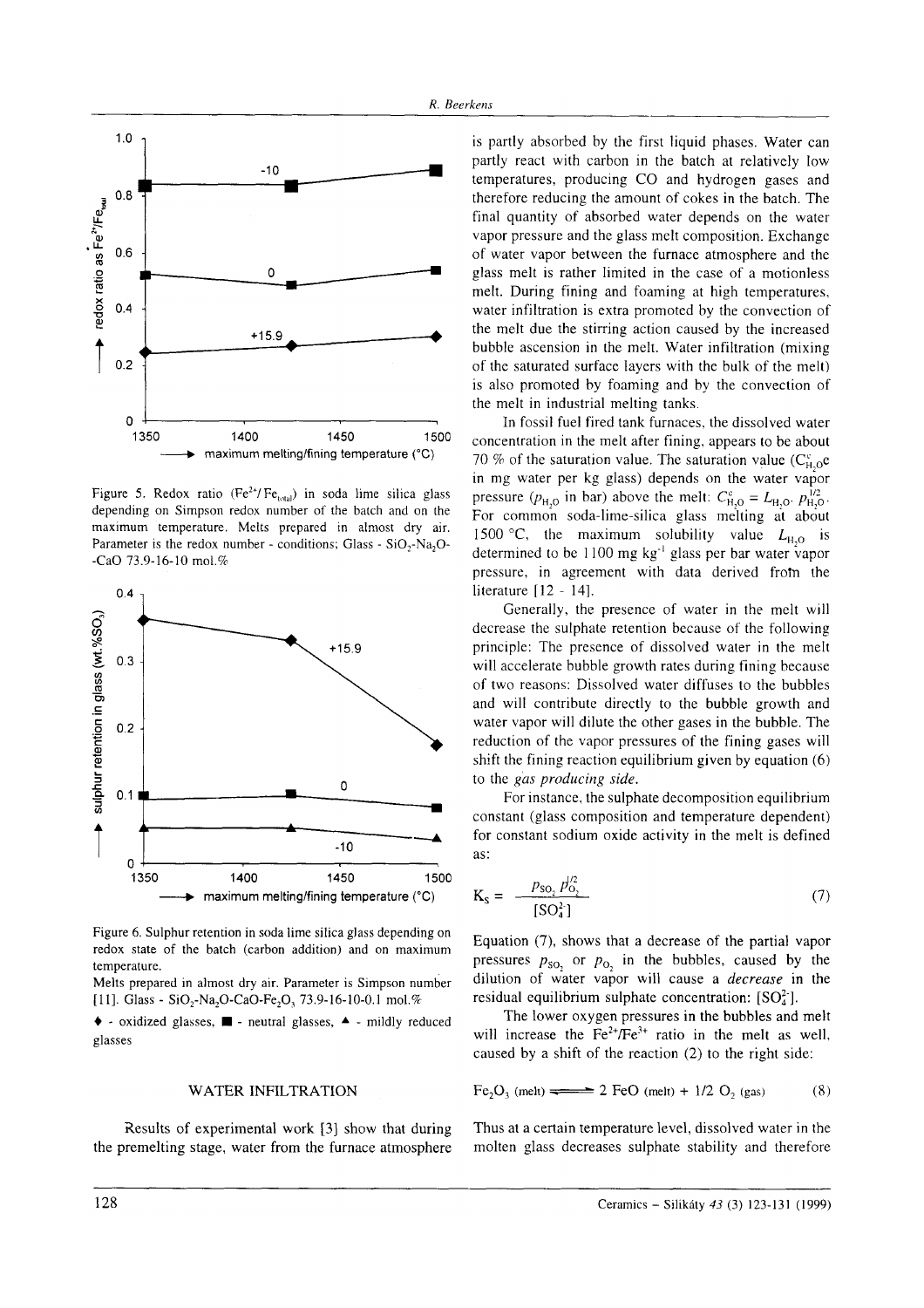decreases the sulphate decomposition temperature. At these temperature levels and oxidation states, water will promote the formation of oxygen by the enhanced sulphate decomposition. Small bubbles will encounter additional growth, because of this enhanced sulphate decomposition and because of the extra water dissolved in the melt, diffusing into these small seeds or bubbles.

Since water infiltration in the batch might reduce the level of residual coke in the batch it can have an oxidizing effect, but at the other hand because water can also dilute the oxygen pressure in the bubbles of the melt it can have a reducing effect after all. For more oxidized batches, a higher water vapor level generally has <sup>a</sup> reducing effect on the final glass. For mildly reduced batch compositions, water vapor may have (but this depends also on kind of reducing agent in batch and heating rate) an oxidizing effect.



Figure 7. The effect of water vapor pressure on the sulphate retention in a oxidised soda-lime-silica glass  $SiO_2$  - Na<sub>2</sub>O - CaO '15 - 15 - l0 mol.?o

 $\triangle$  - almost dry air atmosphere,  $\blacksquare$  - water vapor pressure =  $= 0.20$  bar,  $\triangle$  - water vapor pressure = 0.55 bar

However, at increasing temperatures, as sulphate decomposition both in dry as in water containing melts will take place during primary fining, dissolved water will decrease the oxygen pressure in the bubbles and therefore, in the case of sulphate containing batches without reducing agents, will decrease the redox state (the  $p_{02}$  level).

In the case of strongly reduced melts, the behaviour ean be different, instead of  $SO<sub>2</sub>$  and oxygen, gases like  $S<sub>2</sub>$ can be formed during the fining or degassing stage. Water vapor will dilute the sulphur gas in the bubbles, and water may even react with sulphides forming  $H<sub>2</sub>S$  gas. It is expected that the infiltration of water in these melts during melting and foaming will decrease the sulphide retention.

Figure 8 shows qualitatively the impact of water in the very reduced melt on the decrease of  $S<sup>2</sup>$  level and the  $Fe<sup>3+</sup>$  concentration in this melt. Increasing water vapor level in the bubbles will decrease  $S_2$ , (or  $H_2S$ ) pressure and the S, producing reaction shifts to the right side, consuming oxygen which may lead to an increase in the  $Fe<sup>2+</sup>$  level in the melt.

Figure 9 shows measured sulphur retention after melting in dry and water vapor containing atmosphere. Generally, sulphur retention drips as water vapor pressure increases.



Figure 8. Bubble dilution by water vapor in amber glass melt.



Figure 9. Effect of water vapor pressure and batch redox state on sulphur retention after melting a soda-lime-silica' batch at 1500 "c.

Glass -  $SiO_2-Na_2O$ -CaO 75-15-10 mol%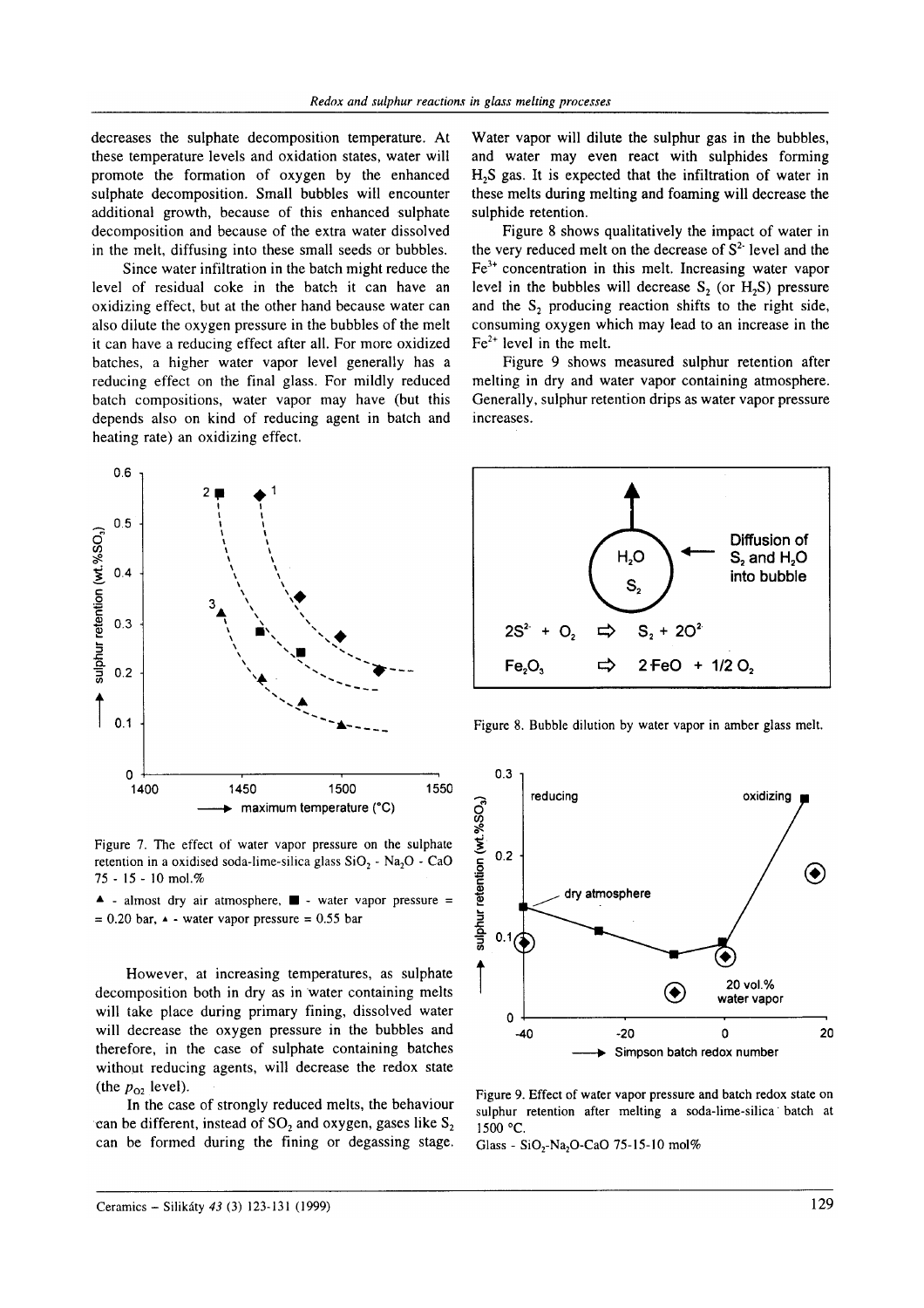# INFILTRATION OF OXIDIZING GASES OR REDUCING GASES

Laboratory melting studies for mixed coarse cullet, typically applied for green glass production show for these quantities of small sized laboratory glass melts the importance of the partial oxygen pressure in the furnace atmosphere on the colour, sulphur retention and ferric/ferrous ratio in the glass product.

Table I shows the results of melting tests with <sup>2</sup> different cullet batches, some containing only fine or some only coarse cullet, with some addition of carbon compounds (active coal), moiten in different atmospheres.

The fine cullet will start to sinter at temperatures above about 700  $^{\circ}$ C: the oxygen from the furnace atmposhere will hardly penetrate into the cullet mixture after this sintering process. The table shows that the colour of the glass, molten from fine cullet plus coke, in an atmosphere without oxygen will be amber due to formation of sulphides still present in the final product. The ferrous/ferric ratio exceeds the 80 % level. Exactly the same fine cullet, with carbon addition, molten in an atmosphere with a small partial oxygen pressure already becomes more oxidizing and the final sulphide level is not sufficient for full-amber colouring.

The oxidizing effect of oxygen in the furnace atmosphere is much more important for coarse cullet, even up to temperatures above  $700^{\circ}$ C. The final glass is green, there is no or hardly any sulphide left in the glass and the ferrous/ferric ratio is relatively iow compared to the glass prepared from fine cullet in the same atmosphere.

This means that the effect of the furnace atmosphere on the reduction or the oxidation of batch or cullet components, including the contaminants, depends very much on the grain sizes and cullet sizes.

Laboratory studies, melting a normal soda-lime-silica batch with grain sizes smaller than I mm during a few hours showed that reducing atmospheres, containing no oxygen or even CO-gas hardly influence the sulphate retention or the redox of the melt, apart from the thin top layer with a thickness of l-3 mm which becomes more reduced. In the practice of industrial furnaces. with more convection in the melt and longer residence times, a thicker layer of melt may become reduced by reducing gases in the furnace atmosphere.

# **CONCLUSIONS**

The sulphur and oxygen reactions in glass melts depend on a large number of factors, the most important are: the addition of reducing agents to the batch, the maximum melting/fining temperature and the water vapor pressure in the furnace during melting and fining. The fining mechanism of oxidized soda-lime-silica melts using sulphates as fining agents is based on the thermal decomposition of sulphate at temperatures above 1430 - 1450 °C. However, when adding reducing agent to the batch, part of the sulphates will react during the primary melting stages forming SO, gas and sulphides. At increasing temperatures the sulphate residues and formed sulphides react between 900-1300 'C forming SO, or even  $S_2$  gas. This reactive fining (instead of thermal decomposition) takes place at relatively low temperatures forming bubbles at higher glass melt viscosities. This may lead to foamy melts.

In very reduced batches, almost all sulphates will be converted in  $SO_2$ ,  $S_2$  gas or sulphides. After cooling below 600 $\degree$ C, the sulphide residues and the residual most oxidized state of iron (ferric iron) will form the so called amber chromophor [6].

Water infiltrating the melt during melting and foaming will decrease the sulphate and sulphide retention and especially in oxidized melts water infiltration accelerates the fining rate. Due to the lower sulphide retention and probably the extra reduction of fenic iron in water rich amber glass melts, the amber colouring might be less intensive compared to water lean amber melts.

|  | Table 1. Sulphur retention and redox state of glass prepared from cullet at different conditions |  |  |  |  |  |  |
|--|--------------------------------------------------------------------------------------------------|--|--|--|--|--|--|
|  |                                                                                                  |  |  |  |  |  |  |

| Cullet characterization         | atmosphere (bar)                              | $SO_1(wt,\%)$ | $Fe^{2+}/Fe_{tot}$ (-) | colour     |
|---------------------------------|-----------------------------------------------|---------------|------------------------|------------|
| 1. fine cullet $+0.06$ wt.% C   | 1 N.                                          | 0.06          | 0.84                   | amber      |
| 2. fine cullet $+0.06$ wt.% C   | $0.005$ O, $/$ 0.995 N,                       | 0.02          | 0.73                   | dark green |
| 3. coarse cullet $+0.06$ wt.% C | 1 N <sub>2</sub>                              | 0.05          | 0.80                   | amber      |
| 4. coarse cullet $+0.06$ wt.% C | $0.005$ O <sub>2</sub> / 0.995 N <sub>2</sub> | -0.07         | 0.27                   | green      |